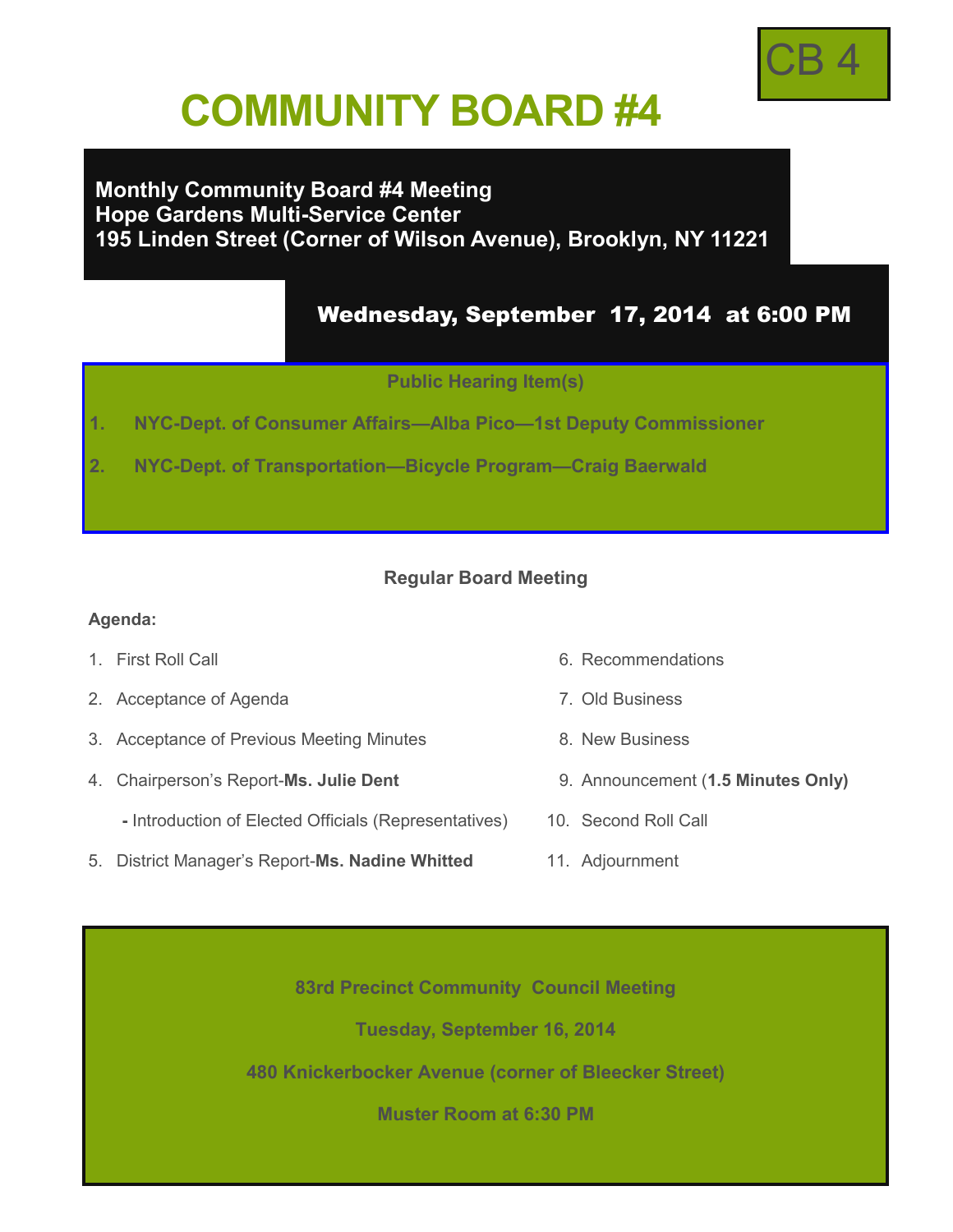EcoStation:NY

Did you know: Bushwick has some of NYC's highest rates of preventable, diet-related illness?

**FREE** student-led cooking demonstrations available for your class or group - we come to you! Call us: 502-494-0628

In an effort to improve community access to our farmers' markets for thousands, EcoStation has announced "9-to-5er- friendly" hours for our weekday markets. Through the end of the season (November 15), the new hours are:

#### **BUSHWICK AVENUE MARKET BTWN BOERUM & MCKIBBEN . L TRAIN > MONTROSE** WEDNESDAYS 2PM TO 7PM

### **BROADWAY MARKET BTWN HALSEY & BOYLAND . J TRAIN > HALSEY** THURSDAYS 2PM TO 7PM

Rooted in social and environmental justice. Bushwick

intesection of the two through community food and sustainable urban agriculture projects

that educate, inspire, and empower.

grassroots organization EcoStation:NY is exploring the

Our flagship market on Saturdays at Maria Hernandez Park continues to grow, now with 15+ diverse vendors selling everything from Mexican culinary herbs to kimchi to freshly baked Italian bread!

#### **MARIA HERNANDEZ PARK MARKET SATURDAYS 9AM TO 4PM** KNICKERBOCKER AVE COR. STARR STREET . L TRAIN > JEFFERSON

Many don't realize that EcoStation's Bushwick Farmers' Markets are independent of the City's Greenmarkets. We connect our community with healthy food, and support area family-owned farms and food entrepreneurs by maintaining supportive and affordable marketplaces. When you "eat local," you are getting food that is better for you and the planet (less travel time/ $CO<sup>2</sup>$  emissions + no chemical pesticides or fertilizers).

Interested in volunteering or becoming a vendor? Fall is our busiest time! Email Travis Tench, Director of Markets: BushwickFarmersMarket@Gmail.com

# Let's Get SOCIAL! EcoStationN



Farm-In-The-Sky is featured in the new book, Roof Explorer's Guide: 101 New York City Rooftops.

Work is well underway at EcoStation's second rooftop farm, Farm-In-The-Sky "2," initiated with a seed grant from United Way of New York City. A successful online campaign followed, allowing us to hire fourtreen area youth and four co-managers to see the project through.

FITS2 is located atop **Mayday**, a brand-new building at 214 Starr Street where EcoStation's new headquarters will soon be located. More than just a building, Mayday will be "a dynamic center for social justice organizing, community empowerment and creative ex-

pression." Organizers are now seeking tenants to join EcoStation, Make the Road NY, and other progressive organizations in this innovative endeavor. More at: www.MaydaySpace.org.



Bushwick Campus Farm is open to visitors and volunteers on Saturdays from 10am to 4pm (use entrance at 400 Irving Ave). See our website for group tours.

Our organic farm at **Bushwick Campus** enjpyed another bountiful summer, highlighted by a revelatory Food & Social Justice Workshop, and a fantastic Fiesta de Salsa y Salsa.

Thanks to a successful online fundraiser, EcoStation was able to hire and

pay fourteen Campus students for our Food Justice **Team this year!** 



**SUN.26.0CT** iCALABAZAFEST! Maria Hernandez Park

Performers and sponsors needed for our 5th anniversary edition... contact Sean@EcoStationNY.org

#### FRI.19.DEC **WINTER SOLSTICE FEAST** Location TBA

EcoStation membership information & more at www.EcoStationNY.org

Like what EcoStation is up to? Join the Host Committee for our annual fundraiser and help us end 2014 right!

EcoStation:NY, Inc. is a New York State Charities Bureau-registered nonprofit organization: United States IRS tax-exempt status pending